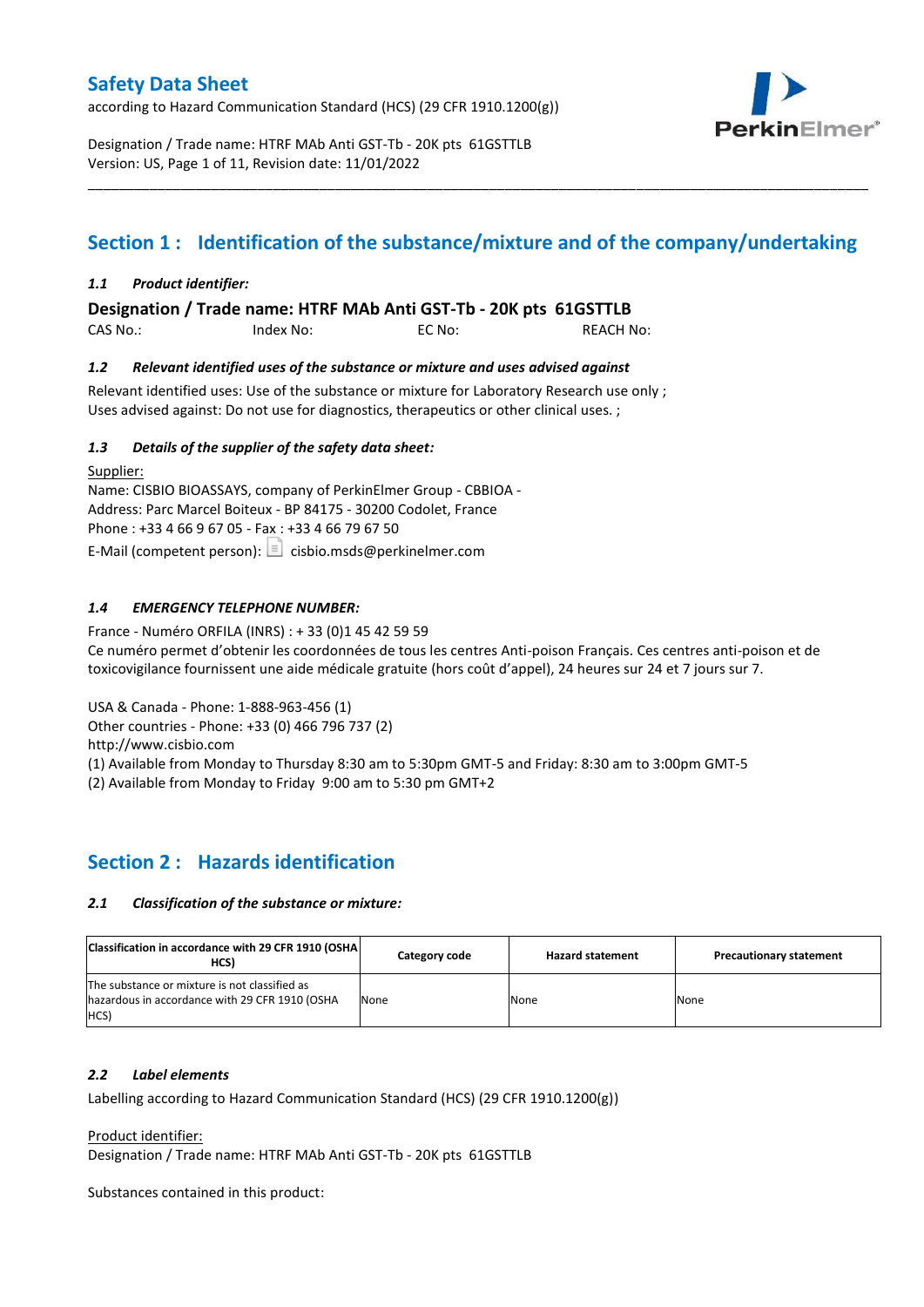according to Hazard Communication Standard (HCS) (29 CFR 1910.1200(g))

Designation / Trade name: HTRF MAb Anti GST-Tb - 20K pts 61GSTTLB Version: US, Page 2 of 11, Revision date: 11/01/2022



Hazard pictograms

Signal word:

Hazard and precautionary statements:

#### *2.3 Other hazards*

The mixture does not contain substances classified as 'Substances of Very High Concern' (SVHC) >= 0.1% published by the European CHemicals Agency (ECHA) under article 57 of REACH. The mixture satisfies neither the PBT nor the vPvB criteria for mixtures in accordance with annexe XIII of the REACH regulations EC 1907/2006. ;

\_\_\_\_\_\_\_\_\_\_\_\_\_\_\_\_\_\_\_\_\_\_\_\_\_\_\_\_\_\_\_\_\_\_\_\_\_\_\_\_\_\_\_\_\_\_\_\_\_\_\_\_\_\_\_\_\_\_\_\_\_\_\_\_\_\_\_\_\_\_\_\_\_\_\_\_\_\_\_\_\_\_\_\_\_\_\_\_\_\_\_\_\_\_\_\_\_\_\_\_\_

Adverse human health effects: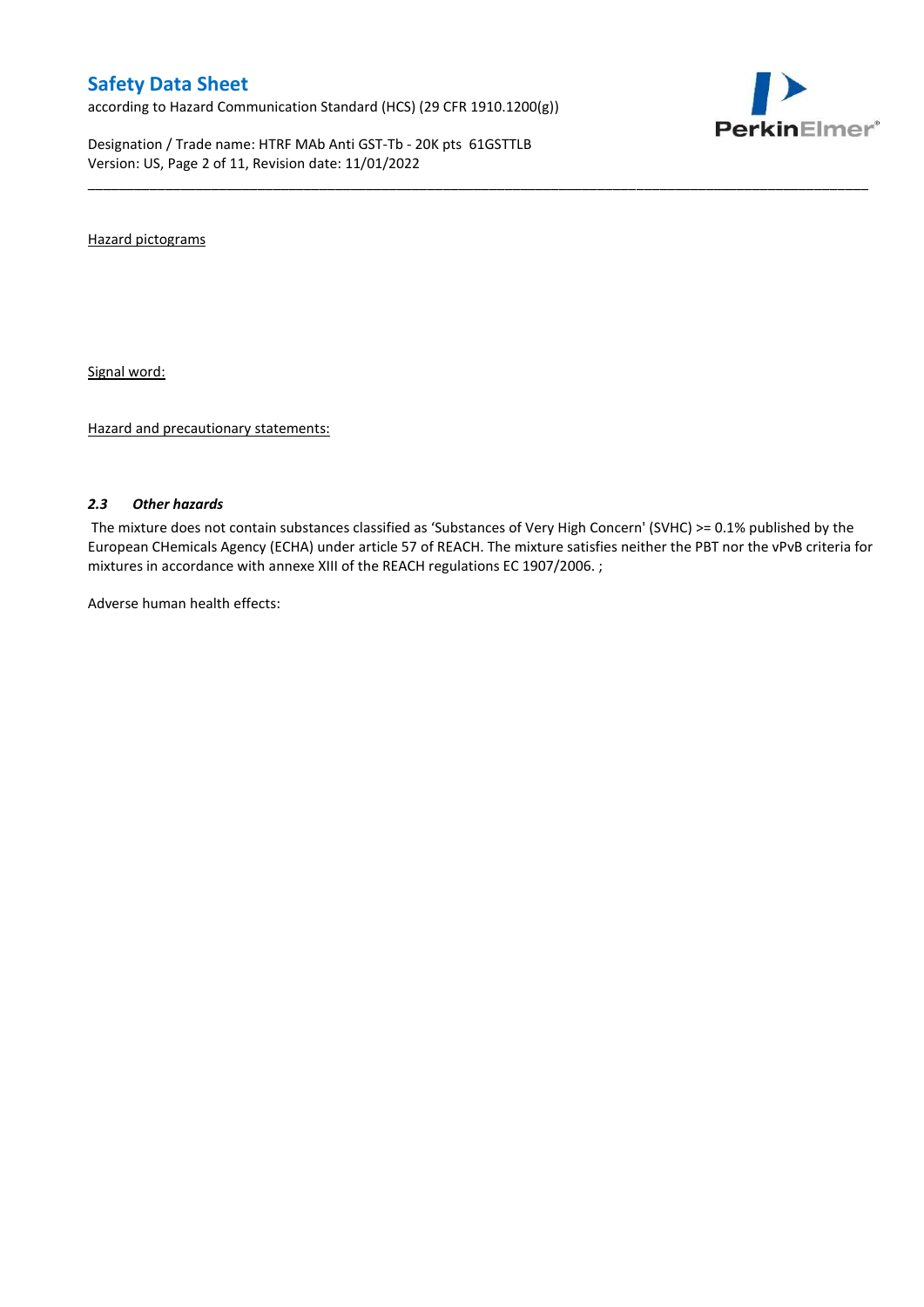according to Hazard Communication Standard (HCS) (29 CFR 1910.1200(g))



Designation / Trade name: HTRF MAb Anti GST-Tb - 20K pts 61GSTTLB Version: US, Page 3 of 11, Revision date: 11/01/2022

### **Section 3 : Composition/information on ingredients**

#### *3.2 Mixtures*

Hazardous ingredients:

This mixture does not contain any hazardous substances at the concentration limits given in Regulation (EC) No. 1272/2008 and OSHA Hazard Communication Standard 29 CFR 1910.1200.

\_\_\_\_\_\_\_\_\_\_\_\_\_\_\_\_\_\_\_\_\_\_\_\_\_\_\_\_\_\_\_\_\_\_\_\_\_\_\_\_\_\_\_\_\_\_\_\_\_\_\_\_\_\_\_\_\_\_\_\_\_\_\_\_\_\_\_\_\_\_\_\_\_\_\_\_\_\_\_\_\_\_\_\_\_\_\_\_\_\_\_\_\_\_\_\_\_\_\_\_\_

Additional information:

Full text of H- and EUH-phrases: see SECTION 16.

### **Section 4 : First aid measures**

#### *4.1 Description of first aid measures*

**General information**: Do not leave affected person unattended. ; Remove affected person from the danger area and lay down. ;

**Following inhalation**: In case of respiratory tract irritation, consult a physician. ; Provide fresh air. ;

**Following skin contact**:After contact with skin, wash immediately with water ; Remove contaminated clothing ;

**Following eye contact**: After contact with the eyes, rinse with water with the eyelids open for a sufficient length of time, then consult an ophthalmologist immediately. ;

**Following ingestion**: Do NOT induce vomiting. ; Give nothing to eat or drink. ; If accidentally swallowed rinse the mouth with plenty of water (only if the person is conscious) and obtain immediate medical attention. ; **Self-protection of the first aider**:

#### *4.2 Most important symptoms and effects, both acute and delayed*

Symptoms: No known symptoms to date. ; Effects:

### *4.3 Indication of any immediate medical attention and special treatment needed*

Notes for the doctor:

# **Section 5 : Firefighting measures**

#### *5.1 Extinguishing media:*

Suitable extinguishing media: This product is not flammable. Use extinguishing agent suitable for type of surrounding fire ;

#### *5.2 Special hazards arising from the substance or mixture*

Hazardous combustion products: /

### *5.3 Advice for fire-fighters*

Wear Protective clothing. ; Additional information: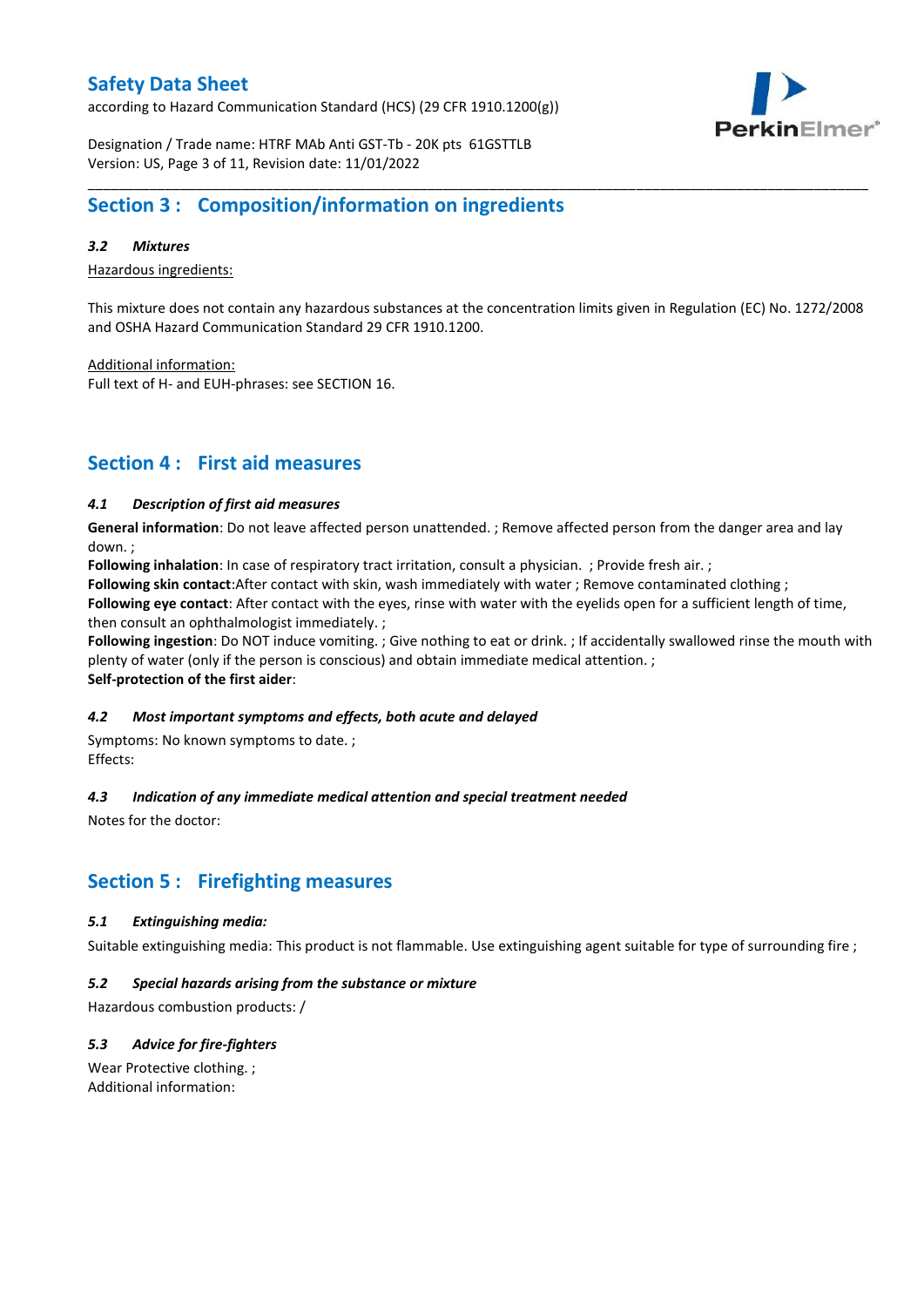according to Hazard Communication Standard (HCS) (29 CFR 1910.1200(g))



Designation / Trade name: HTRF MAb Anti GST-Tb - 20K pts 61GSTTLB Version: US, Page 4 of 11, Revision date: 11/01/2022

### **Section 6 : Accidental release measures**

### *6.1 Personal precautions, protective equipment and emergency procedures*

Emergency procedures: Provide adequate ventilation. ; Emergency procedures: Remove persons to safety. ; Personal precautions: Use personal protection equipment (see section 8). ;

\_\_\_\_\_\_\_\_\_\_\_\_\_\_\_\_\_\_\_\_\_\_\_\_\_\_\_\_\_\_\_\_\_\_\_\_\_\_\_\_\_\_\_\_\_\_\_\_\_\_\_\_\_\_\_\_\_\_\_\_\_\_\_\_\_\_\_\_\_\_\_\_\_\_\_\_\_\_\_\_\_\_\_\_\_\_\_\_\_\_\_\_\_\_\_\_\_\_\_\_\_

#### *6.2 Environmental precautions*

Do not allow to enter into surface water or drains. ; Ensure all waste water is collected and treated via a waste water treatment plant. ;

#### *6.3 Methods and material for containment and cleaning up*

For cleaning up: Suitable material for taking up: Absorbing material, organic ; Other information:

#### *6.4 Reference to other sections*

Additional information:

# **Section 7 : Handling and storage**

### *7.1 Precautions for safe handling*

#### Protective measures:

Advice on safe handling: Avoid contact with skin, eyes and clothes. ; Avoid: Eye contact ; Avoid: Generation/formation of aerosols ; Avoid: Skin contact ; Avoid: inhalation ; In the immediate working surroundings there must be: Emergency shower installed ; In the immediate working surroundings there must be: Provide eye shower and label its location conspicuously; Wash contaminated clothing immediately. ;

Fire preventions:

Do not eat, drink or smoke in areas where reagents are handled. ; Do not pipet by mouth ; Wear suitable one-way gloves at work ;

Advice on general occupational hygiene : Handle in accordance with good industrial hygiene and safety practice ; Observe technical data sheet. ; Remove contaminated, saturated clothing. ; Wash hands before breaks and after work. ;

### *7.2 Conditions for safe storage, including any incompatibilities*

Requirements for storage rooms and vessels: Keep container tightly closed. ; Keep-store only in original container or in properly labeled containers ; Hints on storage assembly: Materials to avoid:

Further information on storage conditions:

### *7.3 Specific end uses:*

Recommendations on specific end uses: Observe technical data sheet. ;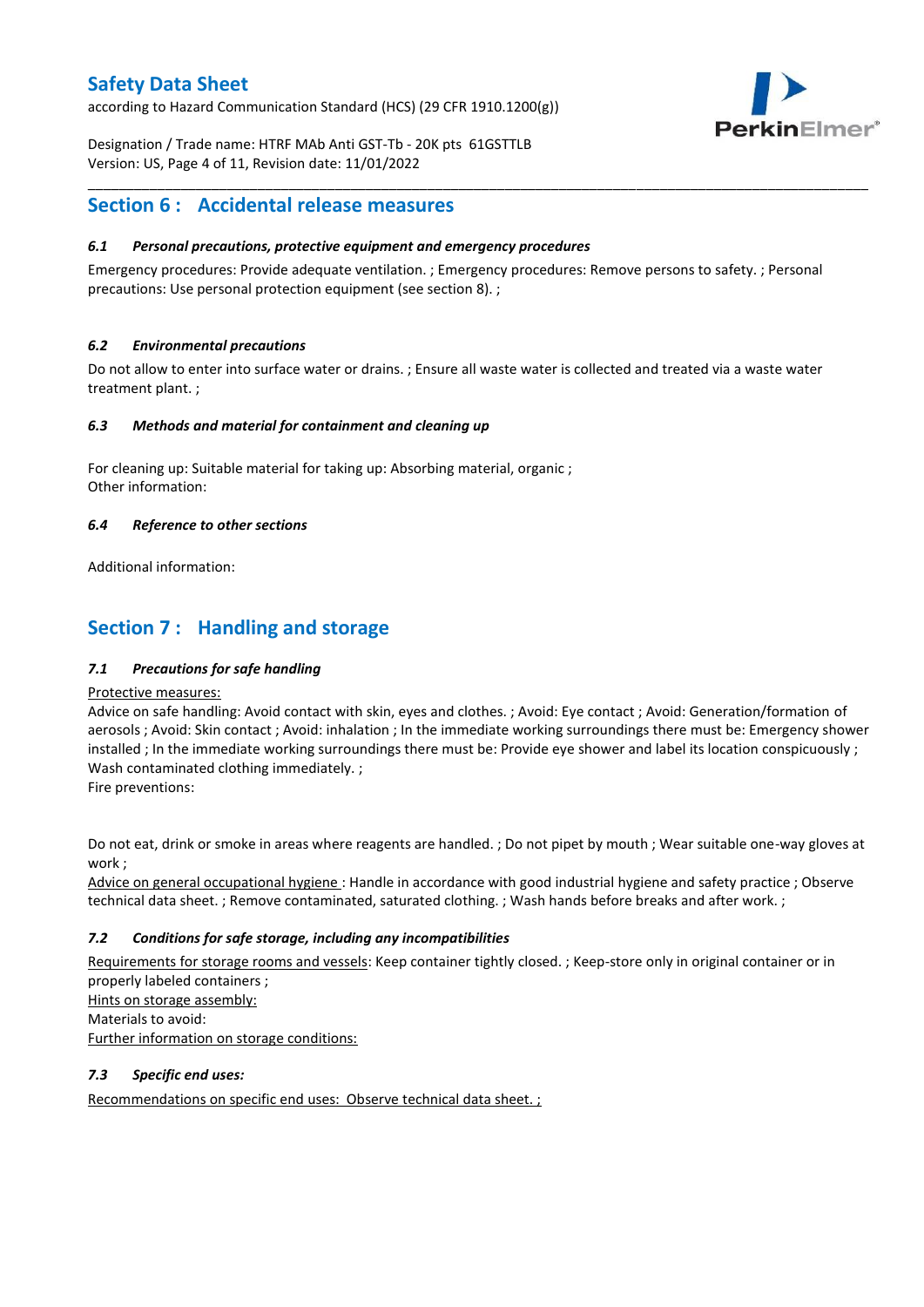according to Hazard Communication Standard (HCS) (29 CFR 1910.1200(g))



Designation / Trade name: HTRF MAb Anti GST-Tb - 20K pts 61GSTTLB Version: US, Page 5 of 11, Revision date: 11/01/2022

# **Section 8 : Exposure controls/personal protection**

#### *8.1 Control parameters*

Preliminary remark:

- 8.1.1 Occupational exposure limits:
	- OSHA (USA)

#### 8.1.2 DNEL/PNEC-values:

- DNEL worker
- DNEL consumer
- PNEC

#### *8.2 Exposure controls*

8.2.1 Appropriate engineering controls:

Technical measures and appropriate working operations should be given priority over the use of personal protective equipment. See section 7

\_\_\_\_\_\_\_\_\_\_\_\_\_\_\_\_\_\_\_\_\_\_\_\_\_\_\_\_\_\_\_\_\_\_\_\_\_\_\_\_\_\_\_\_\_\_\_\_\_\_\_\_\_\_\_\_\_\_\_\_\_\_\_\_\_\_\_\_\_\_\_\_\_\_\_\_\_\_\_\_\_\_\_\_\_\_\_\_\_\_\_\_\_\_\_\_\_\_\_\_\_

8.2.2 Personal protective equipment:

Eye / Face protection: Safety glasses with side-shields ;

Skin protection: Gloves ; Laboratory coats ;

Respiratory protection:Ensure adequate ventilation ;

Thermal hazards:

8.2.3 Environmental exposure controls:

Consumer exposure control

Measures related to consumer uses of the substance (as such or in mixtures): Measures related to the service life of the substance in articles:

# **Section 9 : Physical and chemical properties**

#### *9.1 Information on basic physical and chemical properties*

**A**ppearance

| <u>rippediance</u>    |         |
|-----------------------|---------|
| Physical state        | Solid ; |
| Colour                | White;  |
| Odour                 |         |
| Odour threshold (ppm) |         |

|                    | Value | Concentration<br>(mol/L) | Method | Temperature (°C) Pressure (kPa) | Remark |
|--------------------|-------|--------------------------|--------|---------------------------------|--------|
| pН                 |       |                          |        |                                 |        |
| Melting point (°C) |       |                          |        |                                 |        |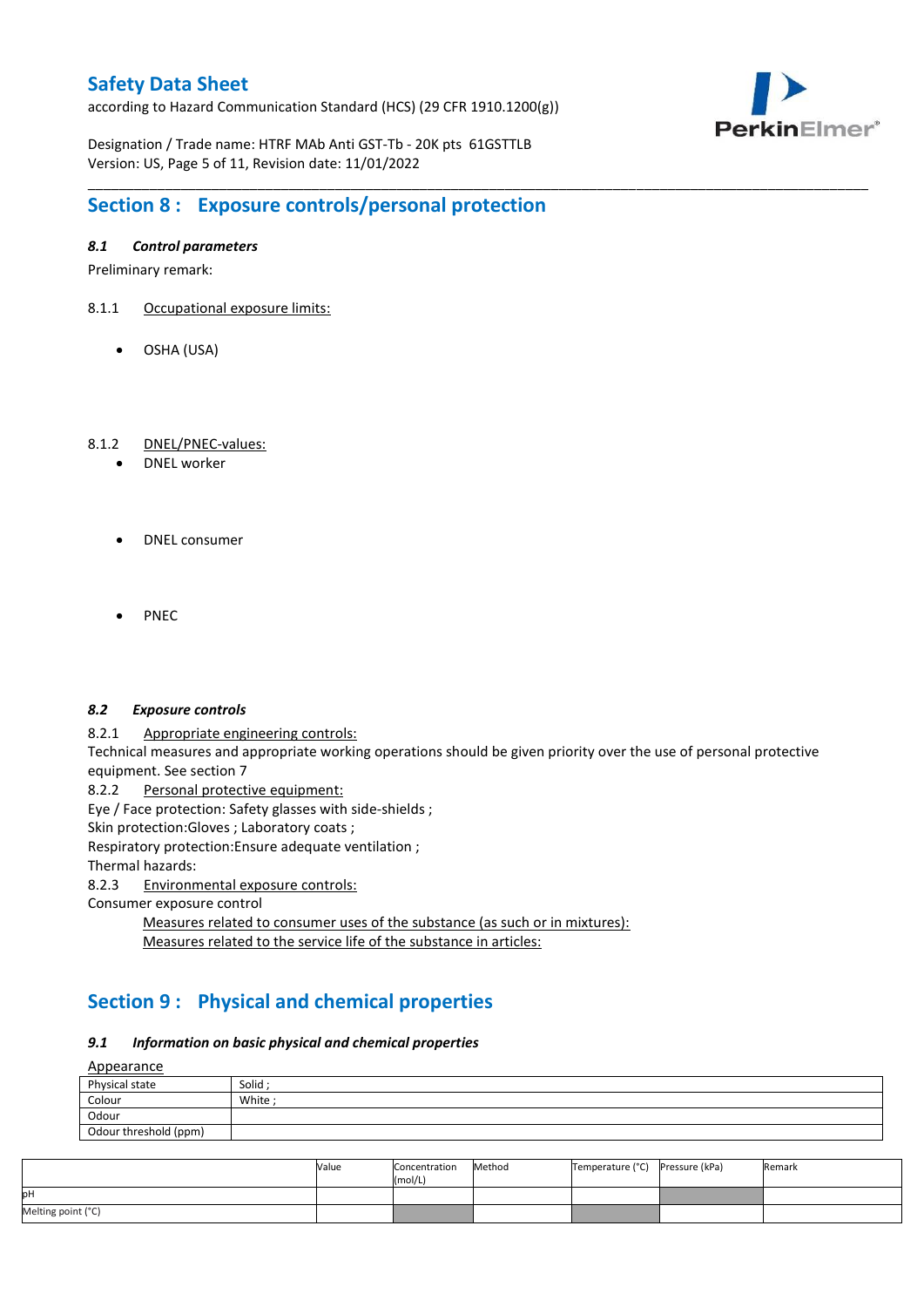according to Hazard Communication Standard (HCS) (29 CFR 1910.1200(g))



Designation / Trade name: HTRF MAb Anti GST-Tb - 20K pts 61GSTTLB Version: US, Page 6 of 11, Revision date: 11/01/2022

| Freezing point (°C)                                         |                              |                                                                                                                                                                                                                                            |  |  |  |
|-------------------------------------------------------------|------------------------------|--------------------------------------------------------------------------------------------------------------------------------------------------------------------------------------------------------------------------------------------|--|--|--|
| Initial boiling point/boiling range (°C)                    |                              |                                                                                                                                                                                                                                            |  |  |  |
|                                                             |                              |                                                                                                                                                                                                                                            |  |  |  |
| Evaporation rate (kg/m <sup>2</sup> /h)                     |                              |                                                                                                                                                                                                                                            |  |  |  |
| Flammability (type: ) (%)                                   |                              |                                                                                                                                                                                                                                            |  |  |  |
| Upper/lower<br>flammability or explosive                    | Upper explosive limit<br>(%) |                                                                                                                                                                                                                                            |  |  |  |
|                                                             | Lower explosive limit (%)    |                                                                                                                                                                                                                                            |  |  |  |
| Vapour pressure (kPa)                                       |                              |                                                                                                                                                                                                                                            |  |  |  |
| Vapour density (g/cm <sup>3</sup> )                         |                              |                                                                                                                                                                                                                                            |  |  |  |
|                                                             |                              |                                                                                                                                                                                                                                            |  |  |  |
| Densities                                                   |                              |                                                                                                                                                                                                                                            |  |  |  |
|                                                             |                              |                                                                                                                                                                                                                                            |  |  |  |
| Critical density (g/cm <sup>3</sup> )                       |                              |                                                                                                                                                                                                                                            |  |  |  |
| Solubility (Type: ) (g/L)                                   |                              |                                                                                                                                                                                                                                            |  |  |  |
| Partition coefficient (log Pow)<br>n-octanol/water at pH :  |                              |                                                                                                                                                                                                                                            |  |  |  |
| Auto-ignition temperature (°C)                              |                              |                                                                                                                                                                                                                                            |  |  |  |
| Decomposition temperature (°C)<br>Decomposition energy : kJ |                              |                                                                                                                                                                                                                                            |  |  |  |
|                                                             |                              |                                                                                                                                                                                                                                            |  |  |  |
|                                                             |                              |                                                                                                                                                                                                                                            |  |  |  |
|                                                             |                              |                                                                                                                                                                                                                                            |  |  |  |
|                                                             |                              |                                                                                                                                                                                                                                            |  |  |  |
|                                                             |                              | Density (g/cm <sup>3</sup> )<br>Relative density (g/cm <sup>3</sup> )<br>Bulk density (g/cm <sup>3</sup> )<br>Viscosity, dynamic (poiseuille)<br>Viscosity, cinematic (cm <sup>3</sup> /s)<br>Explosive properties<br>Oxidising properties |  |  |  |

#### *9.2 Other information:*

No other relevant data available

# **Section 10 : Stability and reactivity**

#### *10.1 Reactivity*

This material is considered to be non-reactive under normal use conditions. ;

#### *10.2 Chemical stability*

- *10.3 Possibility of hazardous reactions*
- *10.4 Conditions to avoid:*

#### *10.5 Incompatible materials:*

#### *10.6 Hazardous decomposition products:*

Does not decompose when used for intended uses. ; Thermal decomposition can lead to the escape of irritating gases and vapors. ;

### **Section 11 : Toxicological information**

Toxicokinetics, metabolism and distribution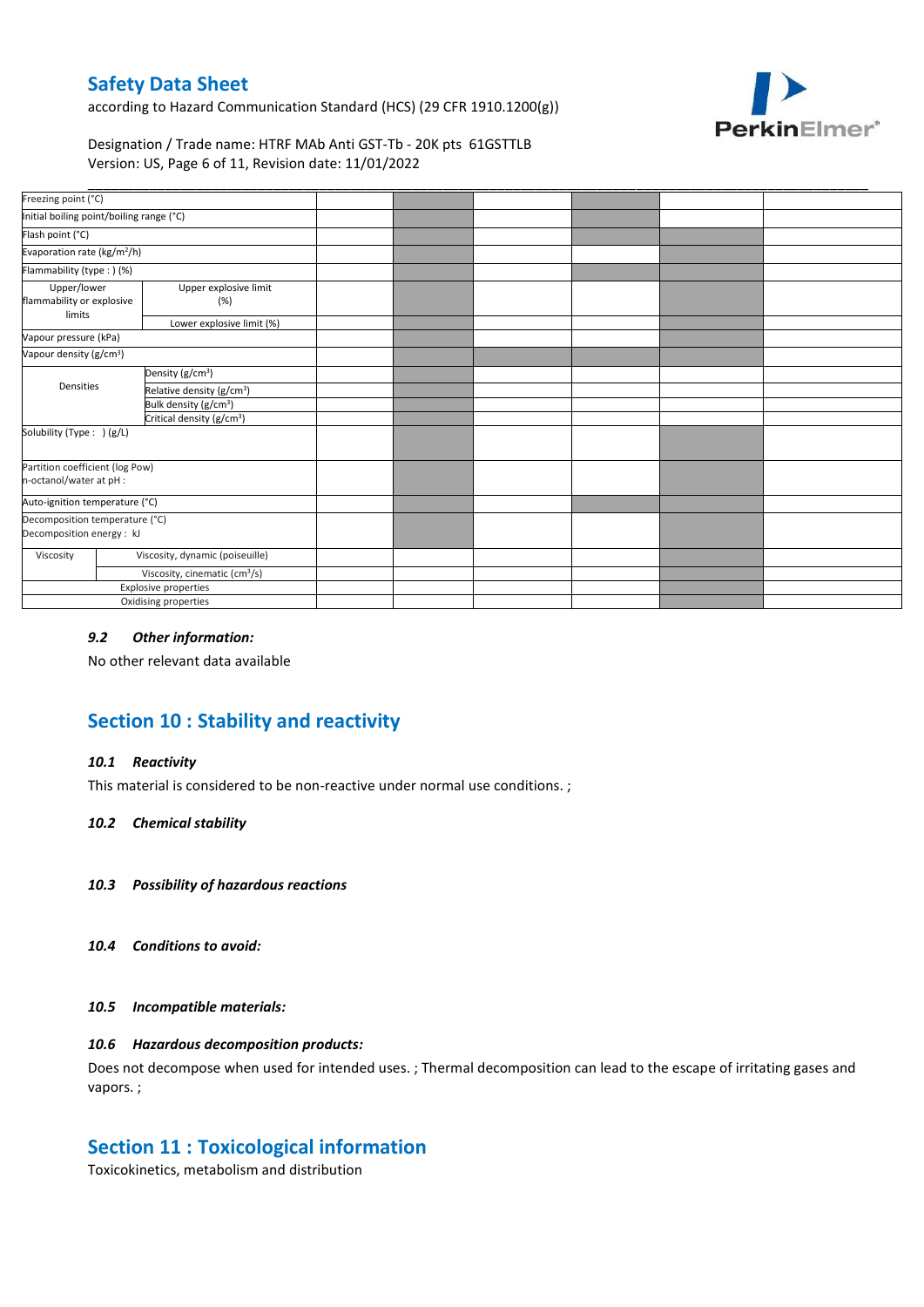according to Hazard Communication Standard (HCS) (29 CFR 1910.1200(g))

\_\_\_\_\_\_\_\_\_\_\_\_\_\_\_\_\_\_\_\_\_\_\_\_\_\_\_\_\_\_\_\_\_\_\_\_\_\_\_\_\_\_\_\_\_\_\_\_\_\_\_\_\_\_\_\_\_\_\_\_\_\_\_\_\_\_\_\_\_\_\_\_\_\_\_\_\_\_\_\_\_\_\_\_\_\_\_\_\_\_\_\_\_\_\_\_\_\_\_\_\_



Designation / Trade name: HTRF MAb Anti GST-Tb - 20K pts 61GSTTLB Version: US, Page 7 of 11, Revision date: 11/01/2022

#### *11.1 Information on toxicological effects*

Substances

**Acute toxicity**

Animal data: Acute oral toxicity:

Acute dermal toxicity:

Acute inhalative toxicity:

Practical experience / human evidence: Assessment / Classification: General Remark:

#### **•** Skin corrosion/irritation

Animal data:

In-vitro skin test method: In-vitro skin test result:

Assessment / Classification:

**Eye damage/irritation**

Animal data:

In vitro eye test method: In vitro eye test result: Assessment / Classification:

> C**MR effects (carcinogenity, mutagenicity and toxicity for reproduction)** o Germ cell mutagenicity:

Animal data:

Assessment / Classification:

o Carcinogenicity

Practical experience / human evidence: Animal data:

Other information: Assessment / Classification:

o Reproductive toxicity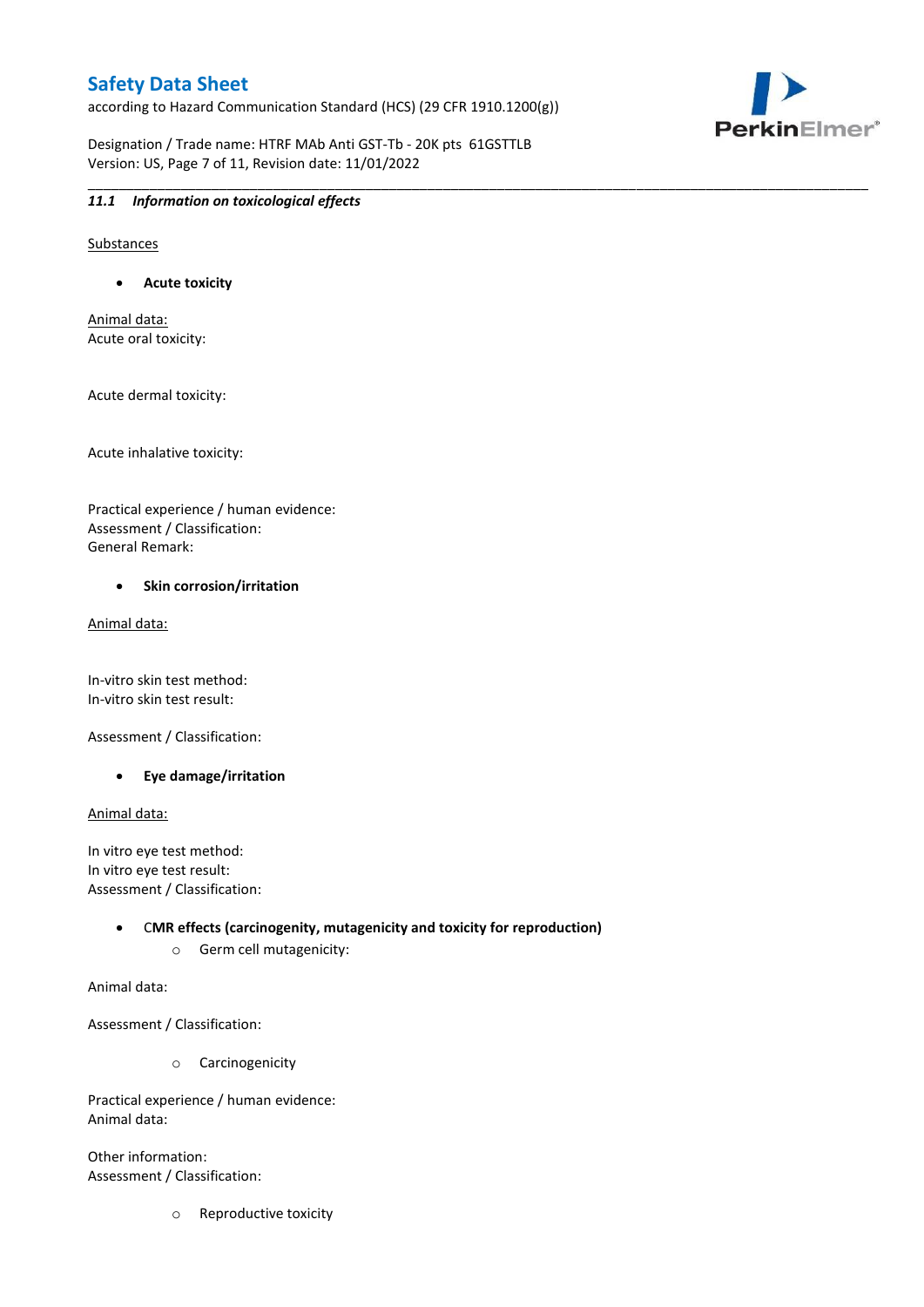according to Hazard Communication Standard (HCS) (29 CFR 1910.1200(g))



Designation / Trade name: HTRF MAb Anti GST-Tb - 20K pts 61GSTTLB Version: US, Page 8 of 11, Revision date: 11/01/2022

\_\_\_\_\_\_\_\_\_\_\_\_\_\_\_\_\_\_\_\_\_\_\_\_\_\_\_\_\_\_\_\_\_\_\_\_\_\_\_\_\_\_\_\_\_\_\_\_\_\_\_\_\_\_\_\_\_\_\_\_\_\_\_\_\_\_\_\_\_\_\_\_\_\_\_\_\_\_\_\_\_\_\_\_\_\_\_\_\_\_\_\_\_\_\_\_\_\_\_\_\_ Practical experience / human evidence: Animal data:

Other information: Assessment / Classification:

Overall assessment on CMR properties:

- **Specific target organ toxicity (single exposure)**
	- o STOT SE 1 and 2

Animal data:

Other information:

o STOT SE 3

Practical experience / human evidence:

Other information: Assessment / Classification:

#### **Specific target organ toxicity (repeated exposure)**

Practical experience / human evidence: Animal data:

Assessment / Classification: Other information

**Aspiration hazard**

Practical experience / human evidence: Experimental data: viscosity data: see SECTION 9. Assessment / Classification: Remark:

11.1.1 Mixtures No toxicological information is available for the mixture itself

# **Section 12 : Ecological information**

In case that test data regarding one endpoint/differentiation exist for the mixture itself, the classification is carried out according to the substance criteria (excluding biodegradation and bioaccumulation). If no test data exist, the criteria for mixture classification has to be used (calculation method); in this case the toxicological data of the ingredients are shown.

#### *12.1 Aquatic toxicity:*

Acute (short-term) fish toxicity

Chronic (long-term) fish toxicity

Acute (short-term) toxicity to crustacea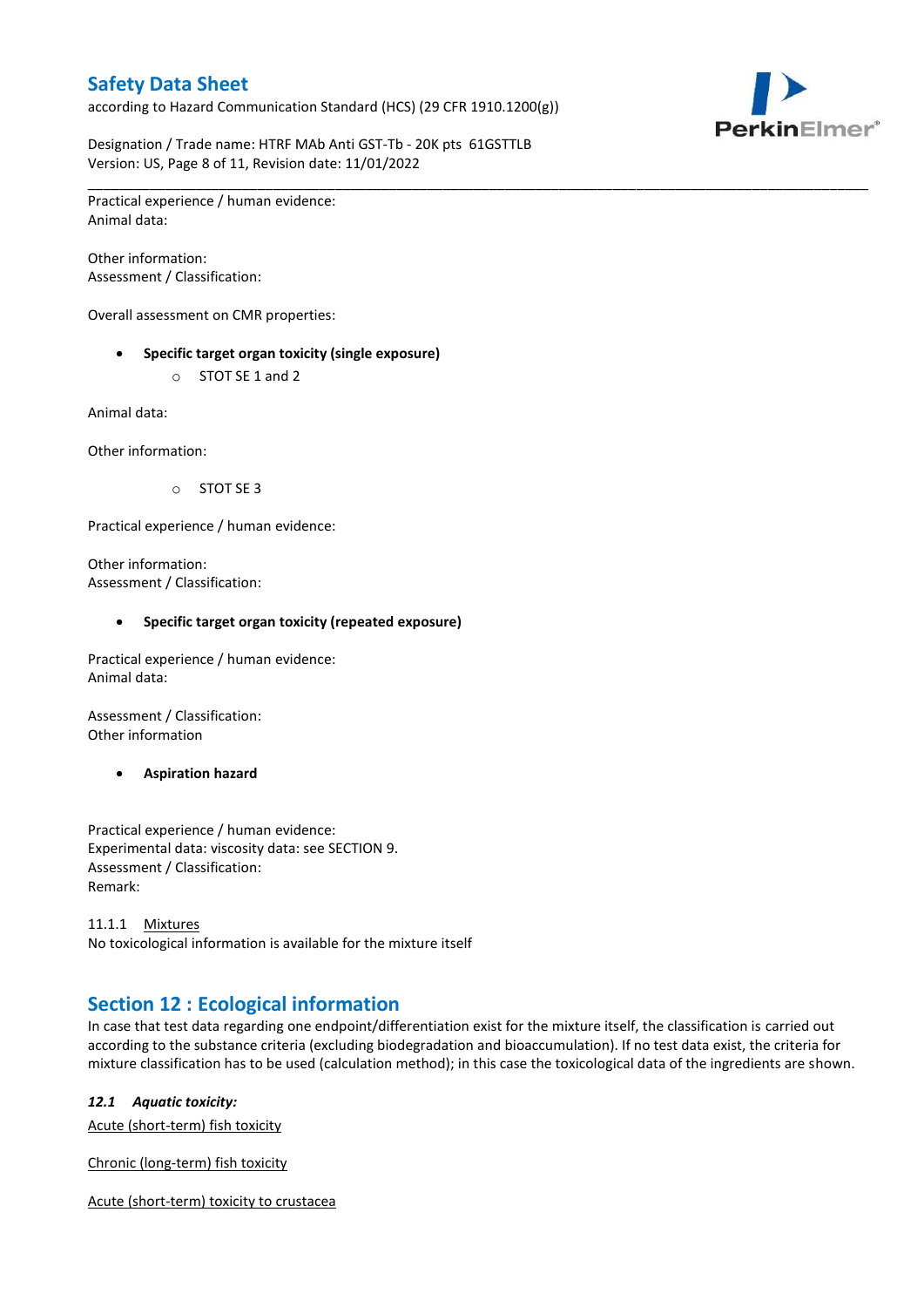according to Hazard Communication Standard (HCS) (29 CFR 1910.1200(g))

\_\_\_\_\_\_\_\_\_\_\_\_\_\_\_\_\_\_\_\_\_\_\_\_\_\_\_\_\_\_\_\_\_\_\_\_\_\_\_\_\_\_\_\_\_\_\_\_\_\_\_\_\_\_\_\_\_\_\_\_\_\_\_\_\_\_\_\_\_\_\_\_\_\_\_\_\_\_\_\_\_\_\_\_\_\_\_\_\_\_\_\_\_\_\_\_\_\_\_\_\_



Designation / Trade name: HTRF MAb Anti GST-Tb - 20K pts 61GSTTLB Version: US, Page 9 of 11, Revision date: 11/01/2022

### Chronic (long-term) toxicity to crustacea

Acute (short-term) toxicity to algae and cyanobacteria

Toxicity to microorganisms and other aquatic plants / organisms

Assessment / Classification:

### *12.2 Persistence and degradability* Biodegradation:

Abiotic Degradation:

Assessment / Classification:

#### *12.3 Bioaccumulative potential*

Bioconcentration factor (BCF):

### *12.4 Mobility in soil*

- *12.5 Results of PBT and vPvB assessment*
- *12.6 Other adverse effects:*

Additional ecotoxicological information:

# **Section 13 : Disposal considerations**

#### *13.1 Waste treatment methods*

Waste treatment options: Dispose of waste according to applicable legislation. ;

Other disposal recommendations: Additional information:

# **Section 14 : Transport information**

#### ADR/RID/AND/IMDG/IATA

| UN No.                     |  |
|----------------------------|--|
| UN Proper shipping name    |  |
| Transport hazard class(es) |  |
| Hazard label(s)            |  |
|                            |  |
| Packing group              |  |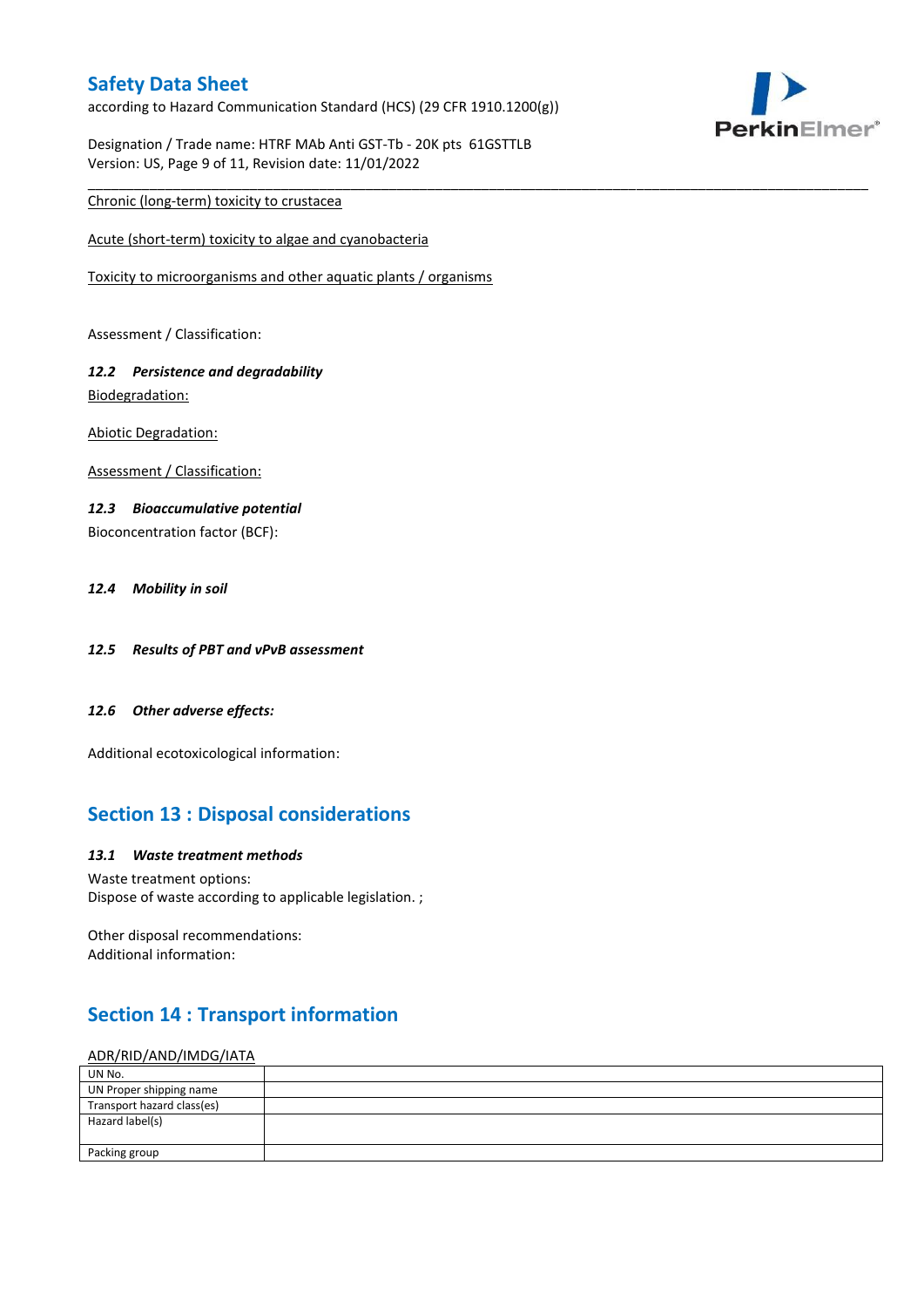according to Hazard Communication Standard (HCS) (29 CFR 1910.1200(g))



Designation / Trade name: HTRF MAb Anti GST-Tb - 20K pts 61GSTTLB Version: US, Page 10 of 11, Revision date: 11/01/2022

### *Transport in bulk according to Annex II of MARPOL 73/78 and the IBC Code* Land transport (ADR/RID) Classification code ADR: Special Provisions for ADR/RID:<br>
Limited quantities for ADR/RID: Excepted Quantities for ADR/RI Excepted Quantities for ADR/RID: Packing Instructions for ADR/RID: Special packing provisions for ADR/RID: Mixed packing provisions: Portable tanks and bulk containers Instructions: Portable tanks and bulk containers Special Provisions: ADR Tank Code: ADR Tank special provisions: Vehicle for tank carriage:  $S$  Special provisions for carriage Packages: Special provisions for carriage Bulk: Special provisions for carriage for loading, unloading and handling: Special Provisions for carriage Operation: Hazard identification No: Transport category (Tunnel restriction code): Sea transport (IMDG) Marine Pollutant: Subsidiary risk(s) for IMDG: Packing provisions for IMDG: Limited quantities for IMDG: Packing instructions for IMDG: IBC Instructions: IBC Provisions: IMO tank instructions: UN tank instructions: Tanks and bulk Provisions: EmS : Stowage and segregation for IMDG: Properties and observations: Inland waterway transport (ADN) Classification Code ADN: Special Provisions ADN: Limited quantities ADN: Excepted quantities ADN: Carriage permitted: Carriage permitted: Provisions concerning loading and unloading: Provisions concerning carriage: Number of blue cones/lights: Remark: Air transport (ICAO-TI / IATA-DGR) Subsidiary risk for IATA: Excepted quantity for IATA: Passenger and Cargo Aircraft Limited Quantities Packing Instructions: Passenger and Cargo Aircraft Limited Quantities Maximal Net Quantity : Passenger and Cargo Aircraft Packaging Instructions : Passenger and Cargo Aircraft Maximal Net Quantity : Cargo Aircraft only Packaging Instructions : Cargo Aircraft only Maximal Net Quantity : ERG code: Special Provisions for IATA: **Section 15 : Regulatory information**

\_\_\_\_\_\_\_\_\_\_\_\_\_\_\_\_\_\_\_\_\_\_\_\_\_\_\_\_\_\_\_\_\_\_\_\_\_\_\_\_\_\_\_\_\_\_\_\_\_\_\_\_\_\_\_\_\_\_\_\_\_\_\_\_\_\_\_\_\_\_\_\_\_\_\_\_\_\_\_\_\_\_\_\_\_\_\_\_\_\_\_\_\_\_\_\_\_\_\_\_\_

#### *15.1 Safety, health and environmental regulations/legislation specific for the substance or mixture*

#### *15.2 Chemical Safety Assessment:*

For the following substances of this mixture a chemical safety assessment has been carried out :